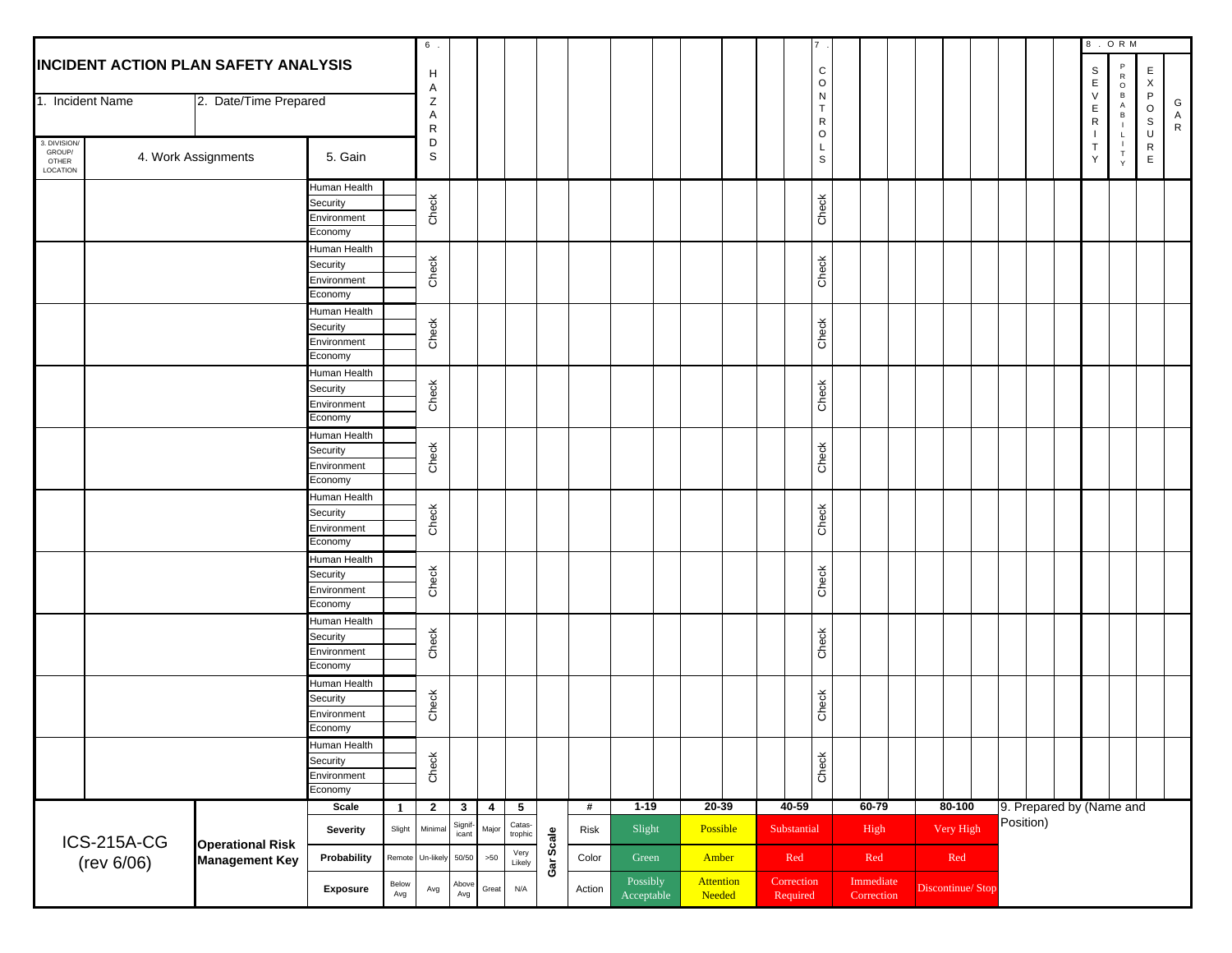### **INCIDENT ACTION PLAN SAFETY ANALYSIS (ICS-215A-CG (rev 6/06)) Instructions for filling out the form**

**Purpose:** The purpose of this worksheet is to aid the Safety Officer in completing an operational risk assessment to prioritize hazards and develop appropriate controls.

**Preparation:** During the Incident Action Planning cycle where the Operations Section Chief (OSC) is preparing for the tactics meeting, the Safety Officer works alongside the OSC and completes the Incident Action Plan Safety Analysis. This sheet mirrors the ICS 215 form. Work assignments are listed along with associated hazards. A calculation is made that determines what level of risk each work assignment poses. For those assignments having significant risk, controls are developed for safeguarding responders. The net risk is evaluated against the gain. The Incident Commander should be alerted to all safety hazards that receive an amber or red GAR rating after controls have been established.

**Distribution:** The Operational Hazard Worksheet is attached to the Incident Site Safety Plan and is distributed according to the instruction for Site Safety Plans.

| Item#<br>Item Title |                      | Instructions                                                                                                                                                                                                                                                                                                                                      |  |  |  |  |  |
|---------------------|----------------------|---------------------------------------------------------------------------------------------------------------------------------------------------------------------------------------------------------------------------------------------------------------------------------------------------------------------------------------------------|--|--|--|--|--|
|                     | <b>Incident Name</b> | Print the name assigned to the incident.                                                                                                                                                                                                                                                                                                          |  |  |  |  |  |
| $\overline{2}$      | Date/Time Prepared   | Enter date (month, day, year) and time prepared.                                                                                                                                                                                                                                                                                                  |  |  |  |  |  |
| 3                   | Division/Group       | Enter the Branch, Division or Group title in abbreviated form.                                                                                                                                                                                                                                                                                    |  |  |  |  |  |
| $\overline{4}$      | Work Assignment      | List the work assignment for each Branch, Division or Group.                                                                                                                                                                                                                                                                                      |  |  |  |  |  |
| 5                   | Gain                 | Check the gain that is achieved when the work assignment is<br>accomplished.                                                                                                                                                                                                                                                                      |  |  |  |  |  |
| 6                   | Hazards              | Using the IAP Safety Analysis Aid (page 2), list the type of<br>hazards likely to be encountered for the work assignment. Place a<br>check mark in the box below the hazard.                                                                                                                                                                      |  |  |  |  |  |
| 7                   | Controls             | Using the IAP Safety Analysis Aid (page 2), list the type of<br>controls likely to be used for addressing the hazards listed. Place a<br>check mark in the box below the control.                                                                                                                                                                 |  |  |  |  |  |
| 8                   | <b>GAR</b>           | Using the "Key", assign a number from 1 to 5 based on the level of<br>severity, probability and exposure. Multiply all numbers together<br>to get a total. Enter this number into the total column. Gar means<br>Green, Amber, Red. Using the GAR scale on the bottom of the<br>sheet, assign a color, risk level or action phrase in this block. |  |  |  |  |  |
| 9                   | Prepared by          | Enter the name of the person who completed this worksheet.                                                                                                                                                                                                                                                                                        |  |  |  |  |  |

### **Instructions:**